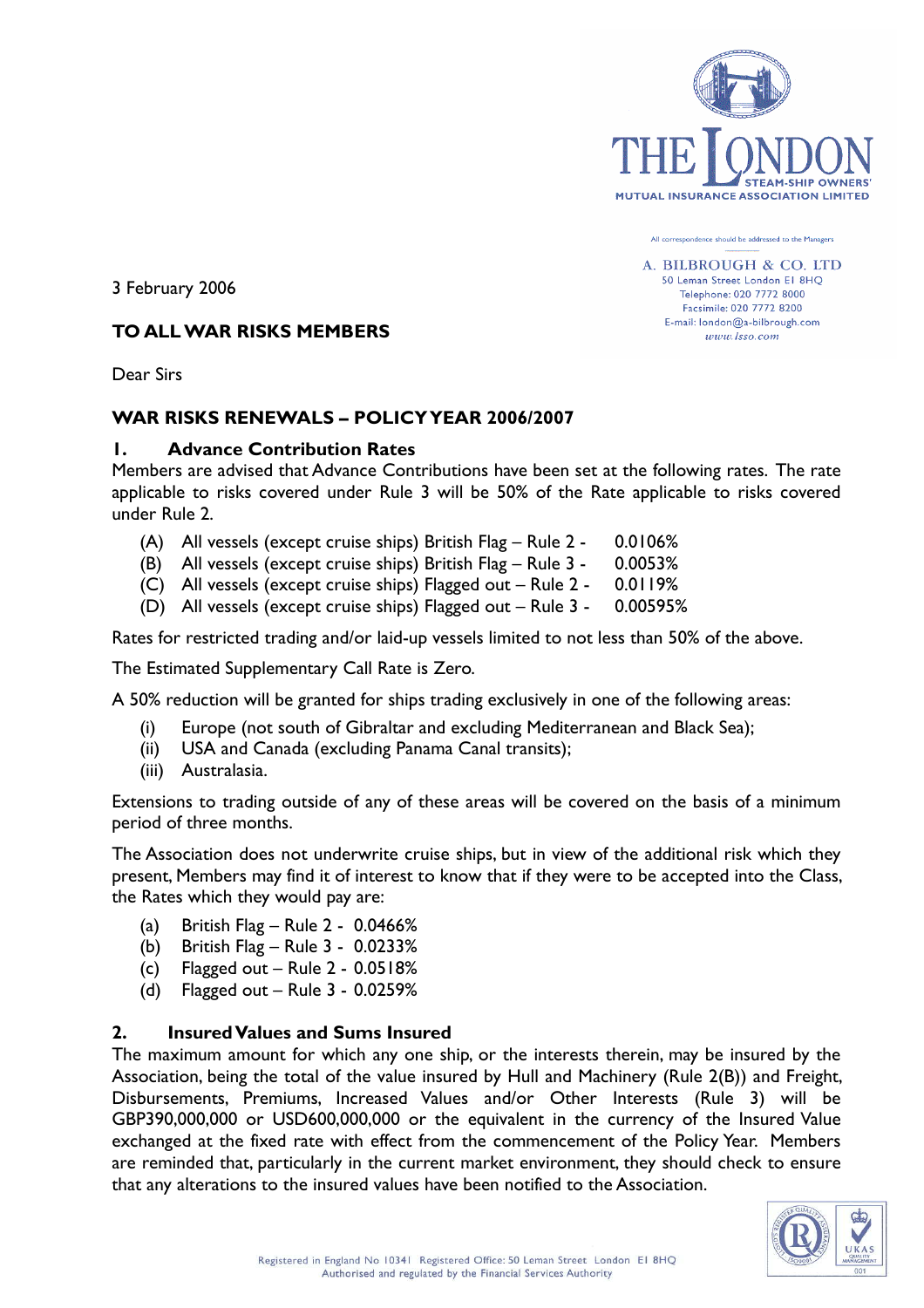It should be borne in mind that under the terms of the Reinsurance Agreement between this Association and Her Majesty's Government, the Insured Value for Queen's Enemy Risks purposes (Rule 2(A)) will usually be the total loss value under Members' marine policies.

# 3. Protection and Indemnity Cover (Rule 2 Part D)

The limit of liability for claims under Rule 2 Part D will be GBP325,000,000 each ship any one accident or series of accidents arising out of one event, or USD500,000,000 if that is the currency of the ship's insured value and any sum insured.

# 4. Additional Premium Areas

The Additional Premium Areas, which are set out below, will apply with effect from Noon GMT on 20 February 2006:

### 1. Africa

- a. Algiers (Algeria)
- b. Diibouti
- c. Ivory Coast
- d.i. Nigeria (Lagos)
- d.ii. Nigeria (Ports and Places East of 5° East, including letties).
- d.iii. Nigeria (Terminals)
- e. Somalia.
- e.i. Somalia Transits. Gulf of Aden waters west of Ras Asir up to a distance of 50 nautical miles from the coast of Somalia, but excluding the territorial waters of other countries. Indian Ocean - waters south of Ras Asir up to a distance of 200 nautical miles from the coast of Somalia, but excluding the territorial waters of other countries.
- f. Yemen waters up to a distance of 50 nautical miles from the islands of the Socotra Archipelago, but excluding the territorial waters of other countries.

### 2. Asia

a. Southern Gulf coast of Thailand, between and including Songkhla and **Narathiwat** 

# 3. Indonesia / Malaysia

- a. Ambon (Seram)
- b. Balikpapan (South East Borneo)
- c. North east cost of Borneo, between and including Kudat and Tarakan
- d. Jakarta
- e.i. Malacca Strait Transit.
- e.ii. Malacca Strait Transit including calls to adjacent Ports thereof
- f. Poso (Sulawesi)

## 4. Middle East

- a. Bahrain
- b. Qatar
- c. Saudi Arabia
- d. Iraq \*
- e. Israel
- f. Lebanon

## 5. Philippines

- a. Southern coast of Mindanao, between and including Polloc Harbour and Mati
- b. Sulu Archipelago including Jolo